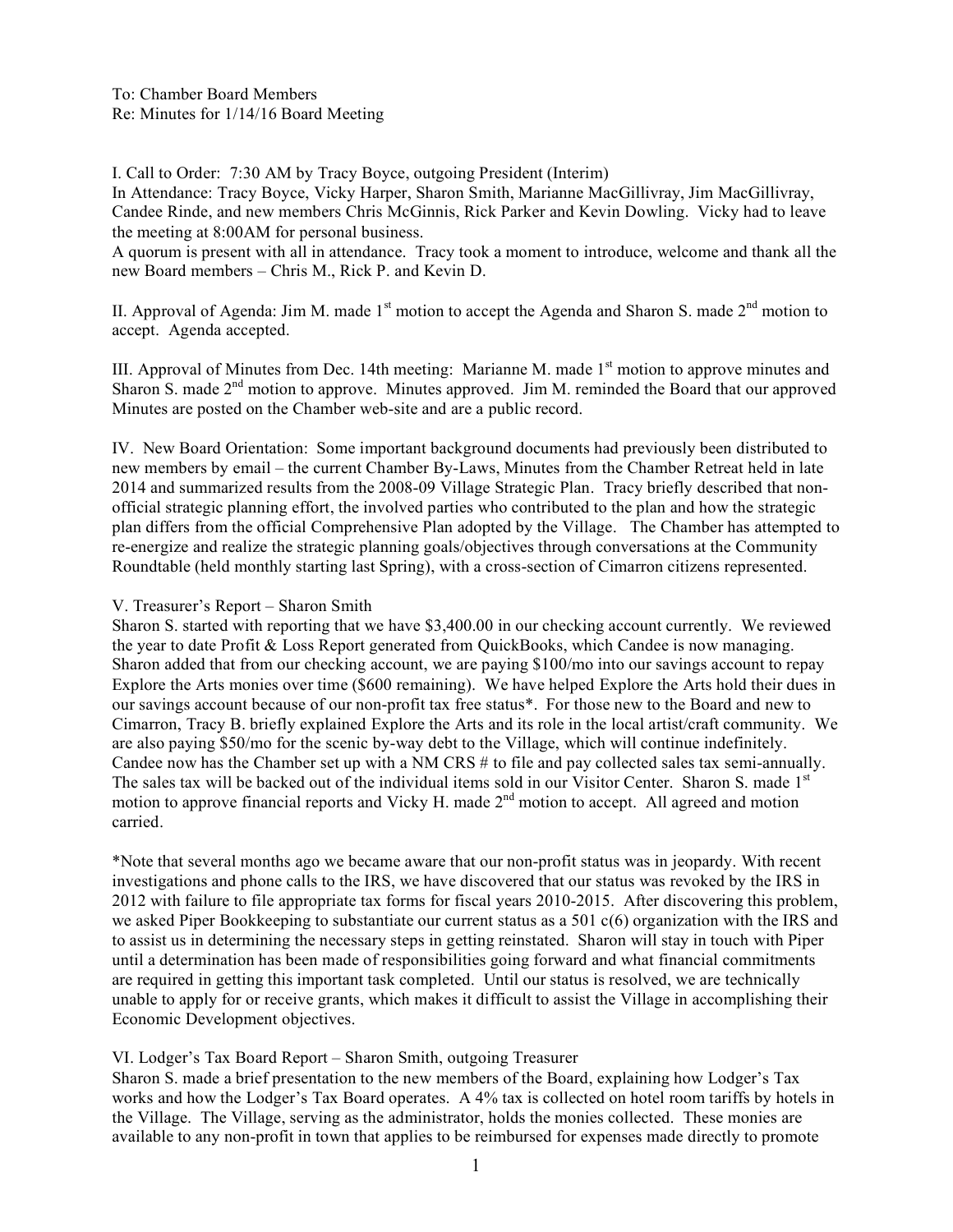the Village. With the L.T. Board now operational, in future years, any non-profit organization that promotes the Village may apply for and enter into a service agreement with the Board. The Village keeps 10% of the tax collected as an administrative fee. Based on recent annual records, the 3 year historical average of total Lodger's Tax funds available totals \$14,000, but less may be available to the Chamber in the future if other organizations begin to participate.

### VII. Economic Development Responsibilities – Jim MacGillivray

Jim explained the Chamber's role as the Economic Development arm of the Village and gave a brief history to the new Board members of how/why this came about. The Village, looking to meet their ED responsibility as mandated by the State Legislature, sought out assistance from the Chamber Board. Paul Jenkins of GrowRaton is a leader of this effort at the County level and will be a good resource to us. (GrowRaton is the County non-profit ED group that has been appointed to guide the local ED efforts – and Tim Hagaman is the State level ED official, residing in Springer.) The extent of what is expected from the Chamber Board by the Village to fulfill responsibilities in this capacity is not totally understood at this time, and needs more investigation. The ability to write and receive Grants, though, is essential in this role, and Jim re-stated the Chamber is not in the position to actively seek grants until financial and tax related house-keeping is complete. The Village is also unable until their audits are complete.

Jim M. reported results of the Chamber's efforts to work with the Village on improving their Zoning Ordinance in support of local businesses, thus promoting Economic Development. The  $1<sup>st</sup>$  Reading of the revised Ordinance occurred at the Village Council Meeting this past week. This revision would allow a residence combined with a business within one structure, if more than one-half the area is commerce related. This cooperative process started last Spring – Jim assisted Mindy, the Village Clerk, in rewriting the text to allow this special situation, under certain conditions. Several prospective businesses have approached the Village about making this exception before moving their businesses to our community. He also announced that the next meeting of the Community Roundtable will be Tuesday, Jan.  $19<sup>th</sup>$  at 5:15PM – we will discuss the Chamber's sponsored marketing signage within town, especially refurbishing plans for the "Cowboy Sign," and establishing a "Cimarron Pride Committee," a citizen group focused on issues and awareness related to Village beautification.

# VIII. Old Business

a. Cowboy Sign Update – Marianne MacGillivray

Marianne M. reported that a grant application to the CS Ranch Foundation was submitted in December requesting \$1,000 to assist with refurbishing signage, specifically the Cowboy Sign. Marianne gave a brief presentation to the Board of the new design concept (see attached existing condition photo and proposed design sketch). She will present our concepts to refurbish and redesign the Cowboy Sign at the upcoming Community Roundtable meeting and will finalize design plans with input from the Roundtable. Marianne will coordinate implementation with artist, Melinda Marlowe, upon Board approval to move forward and when funding sources are available. There was positive feedback on the sketch circulated and Kevin D. suggested the use of universal symbols to denote restrooms, services and eating establishments.

b. Website updates – Marianne MacGillivray

Marianne explained that updating business listings on our web-site does not entail a complete "revamping" effort. Candee makes a good point that inclusion of all Cimarron area businesses in the listings represents a clearer and more comprehensive guide to the visitor – Chamber member businesses would remain highlighted at the top, with all location, emails/other contact information and links to websites included.

IX. New Business

a. Board Elections and Results: Following is the resulting vote - Officer Positions for 2015-16: President-Jim MacGillivray Vice-President-Vicky Harper Secretary-Marianne MacGillivray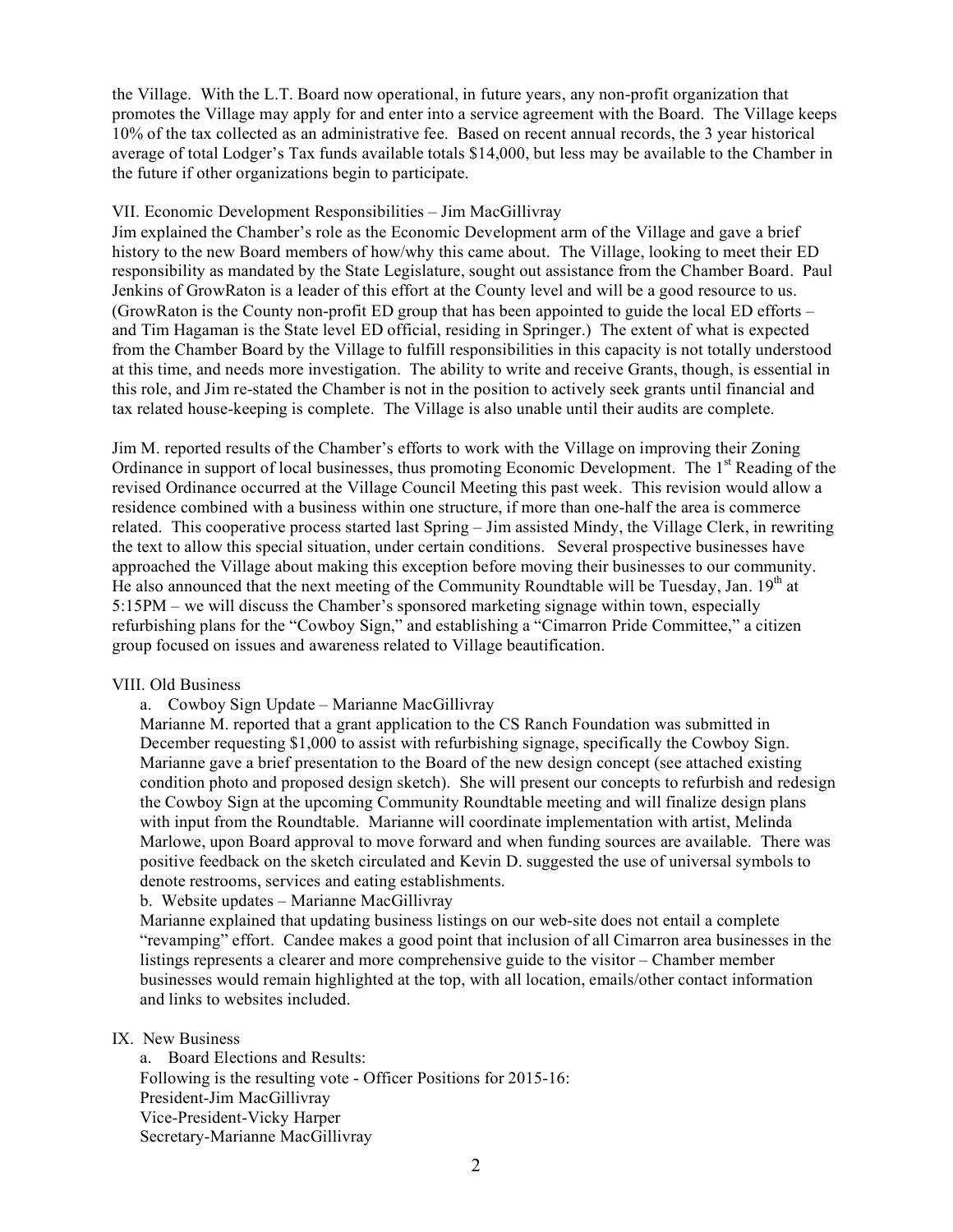Treasurer-Kevin Dowling (agreed to serve in limited capacity until our non-profit status is resolved) Past-President-Tracy Boyce (non-voting)

Team Chairs for 2015-16: Visitor Center – Marianne MacGillivray will supervise Candee R., our Exec. Secretary, and VC operations and Rick Parker will assist with maintaining the physical Visitor Center structure. Membership – Vicky Harper Economic Development – Jim MacGillivray Marketing is unassigned

b. Candidate Forum and PAC update – Sharon S. reported in Vicky's absence The PAC currently includes Vicky, Chris and Sharon - Sharon reported that the potential Council candidates outnumber available slots. The upcoming Candidate Forum that the group has organized will be scheduled for mid-February – the details such as location and moderator have not yet been determined. Vicky has led this effort and will write questions for the Board to approve. She will work with Candee on promoting the event. This will give all Council candidates the chance to speak and present their perspectives and qualifications for this position. Attendees will be given the chance to submit questions as well. We discussed the possibility of offering promotion opportunities to all candidates on our Chamber website and in our Weekly Updates, since a local/regional paper is no longer circulated. Elections are scheduled for March 1, 2016. As a Chamber, we will not pubically endorse individual candidates.

#### X. Executive Secretary's Report – Candee Rinde

Note that Candee gave her report prior to the Officer Elections, in hopes that Vicky would be able to return to the meeting. Candee distributed an informative Year End Report for all Board members to review. We discussed multiple questions that she has encountered over the last few weeks. Candee has been approached by DeeDee Sanchez from the Philmont Training Center who wants to give her a tour of the available facilities within the complex with the idea of holding a joint Chamber retreat/symposium. We agreed that her taking the tour would be beneficial, but that the Chamber planning an event would not be forthcoming for awhile. Candee had asked previously about ordering more Cookbooks to sell in the Visitor Center but has recently received a box of cookbooks that International Bank had on hand and weren't selling. The Board directed Candee to put all funds raised by the Cimarron Art Gallery selling cookbooks for the Chamber into the General Fund in QuickBooks. The Board all agreed that re-entering into a 2 year contract with Century Link for phone service is advantageous and will save enough funds monthly to warrant the commitment. Jim made  $1<sup>st</sup>$  motion and Sharon made  $2<sup>nd</sup>$  motion – all agreed and motion carried.

Candee announced that the wall-mounted outside cabinet where we make brochures available to visitors when the Visitor Center is closed has again been damaged by recent high winds. Jeremy Ricklefs stopped by to examine the damage and concluded that replacement of the latch was required to keep the doors from blowing open. We discussed how to entice passers-by to stop at the Center and asked Candee to add "Restroom" to the Marquis sign since our highway sign does not include this. Tracy added that having a Keurig Coffee Machine would make offering free coffee easier, but we decided that it would be better to direct visitors to either the Hot Spot Diner or the Cimarron Art Gallery to get their coffee. Chris M. suggested that traffic numbers through town may have dropped since traffic violation/speeding tickets have dropped from previous year numbers. We asked Chris to locate hard information recording traffic counts through town.

Candee discussed the need to set dates for Ribbon Cutting ceremonies requested by new business owners. The first is for a re-do for Gilbert at the Hot Spot Diner – we are looking at a February date for this event, although it may be better attended by the Chamber membership during the Spring months when weather is more predictable. Also, Tim Judd requested one for TJ's Café (temporarily closed after this meeting). The last ribbon-cutting for the Mini Mart will be scheduled later – it is not yet open. Jim M. suggested that this is a Membership issue and Vicky (still absent) should be involved in making these decisions.